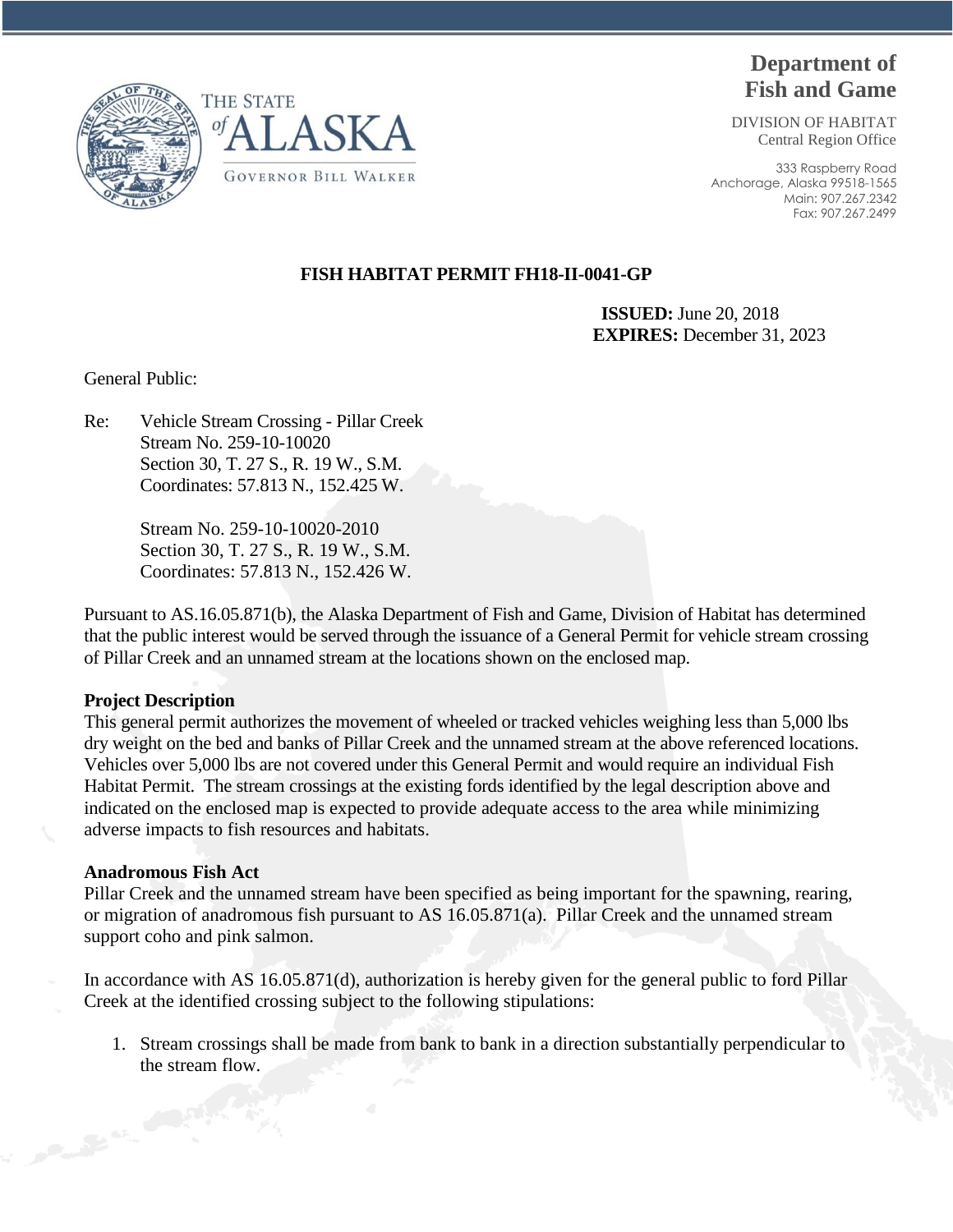- 2. Stream crossings shall be made only at locations with gradually sloping banks. There shall be no crossings at locations with sheer or cut banks.
- 3. Streambanks and streambeds shall not be altered or disturbed in any way to facilitate crossings.
- 4. Vehicles shall not be parked in open water. Parking below ordinary high water is authorized only on frozen surfaces or exposed gravel bars.
- 5. Vehicles shall not be refueled or serviced below ordinary high water. Vehicles leaking oil or other hazardous substances are prohibited from crossing the creek.
- 6. This permit must be retained onsite during stream crossings activities.

The vehicle owner and the operator, or the legal guardian of minor dependents, is responsible for the actions of persons who participate in the approved activity. For any activity that significantly deviates from this approval, the responsible party shall notify the Division of Habitat and obtain written approval in the form of individual permit before beginning the activity. Any action taken that increases the scope of the activity or that negates, alters, or minimizes the intent or effectiveness of any stipulation contained in this general permit will be deemed a significant deviation from the approved activity. The final determination as to the significance of any deviation and the need for an individual permit is the responsibility of the Division of Habitat. Therefore, it is recommended that the Division of Habitat be consulted immediately when a deviation from the approved activity is being considered.

This letter constitutes a General Permit issued under the authority of AS 16.05.871 and must be retained on site during project activities. Please be advised that this determination applies only to activities regulated by the Division of Habitat; other agencies also may have jurisdiction under their respective authorities. This determination does not relieve you of your responsibility to secure other permits; state, federal, or local. You are still required to comply with all other applicable laws.

In addition to the penalties provided by law, this General Permit may be terminated or revoked for failure to comply with its provisions or failure to comply with applicable statutes and regulations. The department reserves the right to require mitigation measures to correct disruption to fish and game created by the project and which was a direct result of the failure to comply with this permit or any applicable law.

The recipient of this General Permit shall indemnify, save harmless, and defend the department, its agents, and its employees from any and all claims, actions, or liabilities for injuries or damages sustained by any person or property arising directly or indirectly from permitted activities or your performance under this General Permit. However, this provision has no effect if, and only if, the sole proximate cause of the injury is the department's negligence.

This permit decision may be appealed in accordance with the provisions of AS 44.62.330-630.

Any questions or concerns about this permit may be directed to Habitat Biologist Will Frost at 267-2813 or emailed to william.frost@alaska.gov.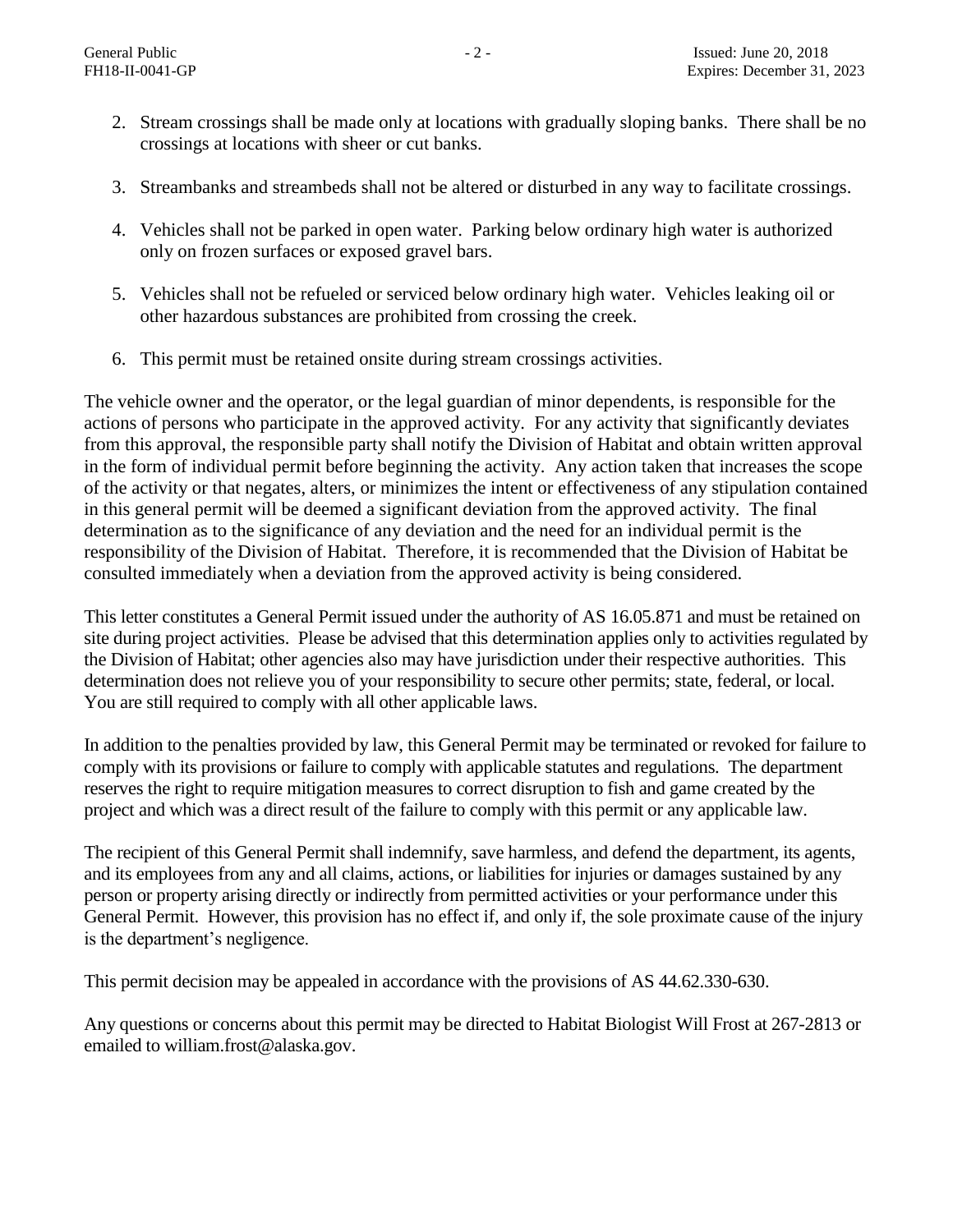Sincerely,

Sam Cotten, Commissioner

Con Benkort

- By: Ronald Benkert Regional Supervisor Central Region Office
- Enc: Stream Crossing Map
- cc: AWT, Kodiak
- ecc: N. Svoboda, ADF&G T, Hansen, ADF&G D. Tracy, ADF&G A. Ott, ADF&G K. Schaberg, ADF&G J. Rypkema, ADEC C. Larson, ADNR M. Slife, KIB USACE, Regulatory Branch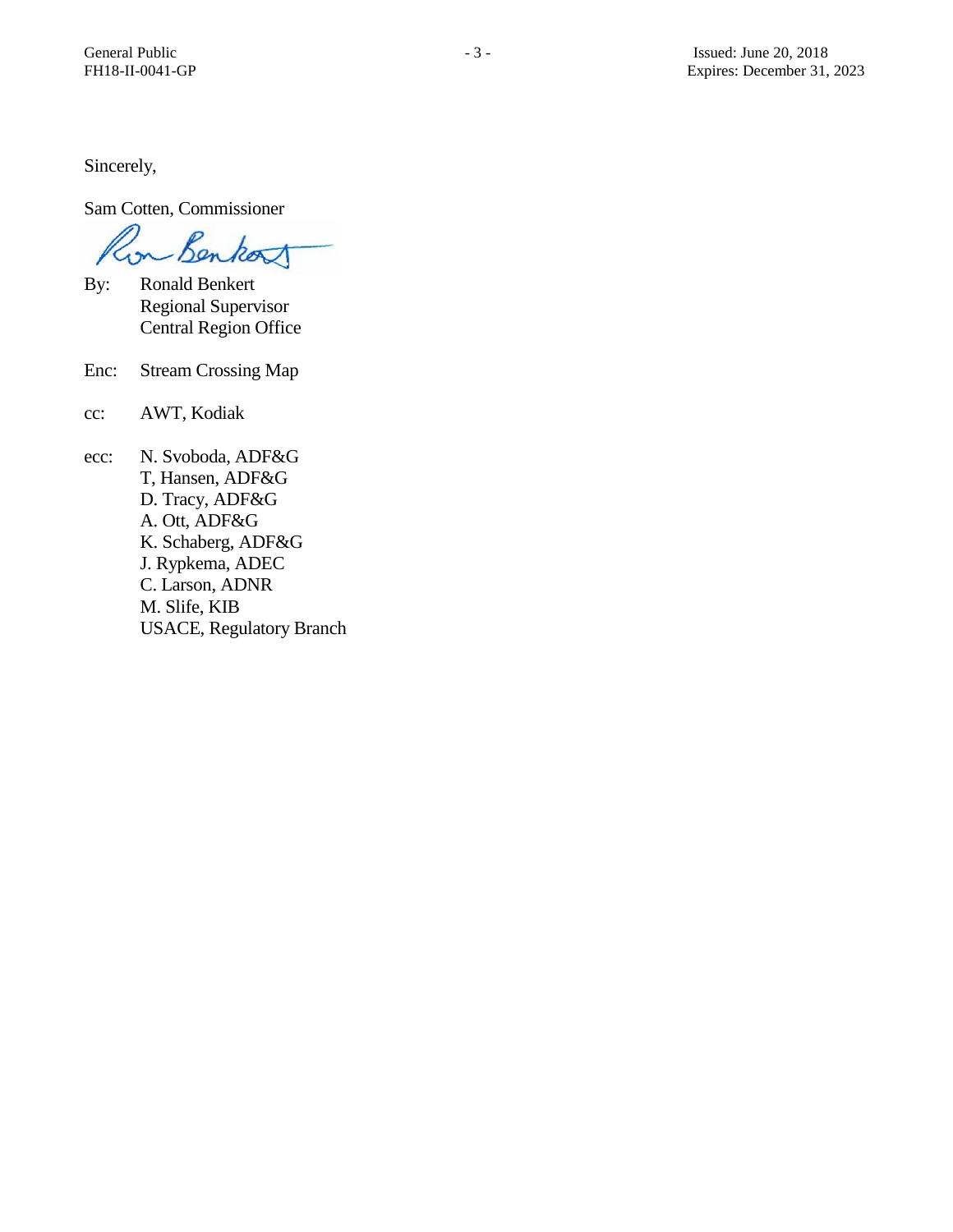# **FISH HABITAT PERMIT FH18-II-0041-GP**

#### **APPROVED STREAM CROSSING – MAP**

#### **Pillar Creek – Stream No. 259-10-10020**

1 Section 30, T. 27 S., R. 19 W., S.M. Coordinates: 57.813 N., 152.425 W.

# **Unnamed Stream - Stream No. 259-10-10020-2010**

2 Section 30, T. 27 S., R. 19 W., S. M. Coordinates: 57.813 N., 152.426 W.

Map notes: There are two approved fords of anadromous fish bearing waters within the area shown on this map, as noted by the legal descriptions above and depicted on the map. Crossings are authorized only within 20 feet of the centerline of a traditional ford crossing at the referenced location. You are advised to contact the Kodiak ATV Club or the appropriate land management agency concerning the location of approved trails or other restrictions on vehicle use on lands managed by those agencies. Vehicle stream crossings of other specified anadromous fish bearing waters, or other locations are not authorized, except by individual permit or other General Permits.